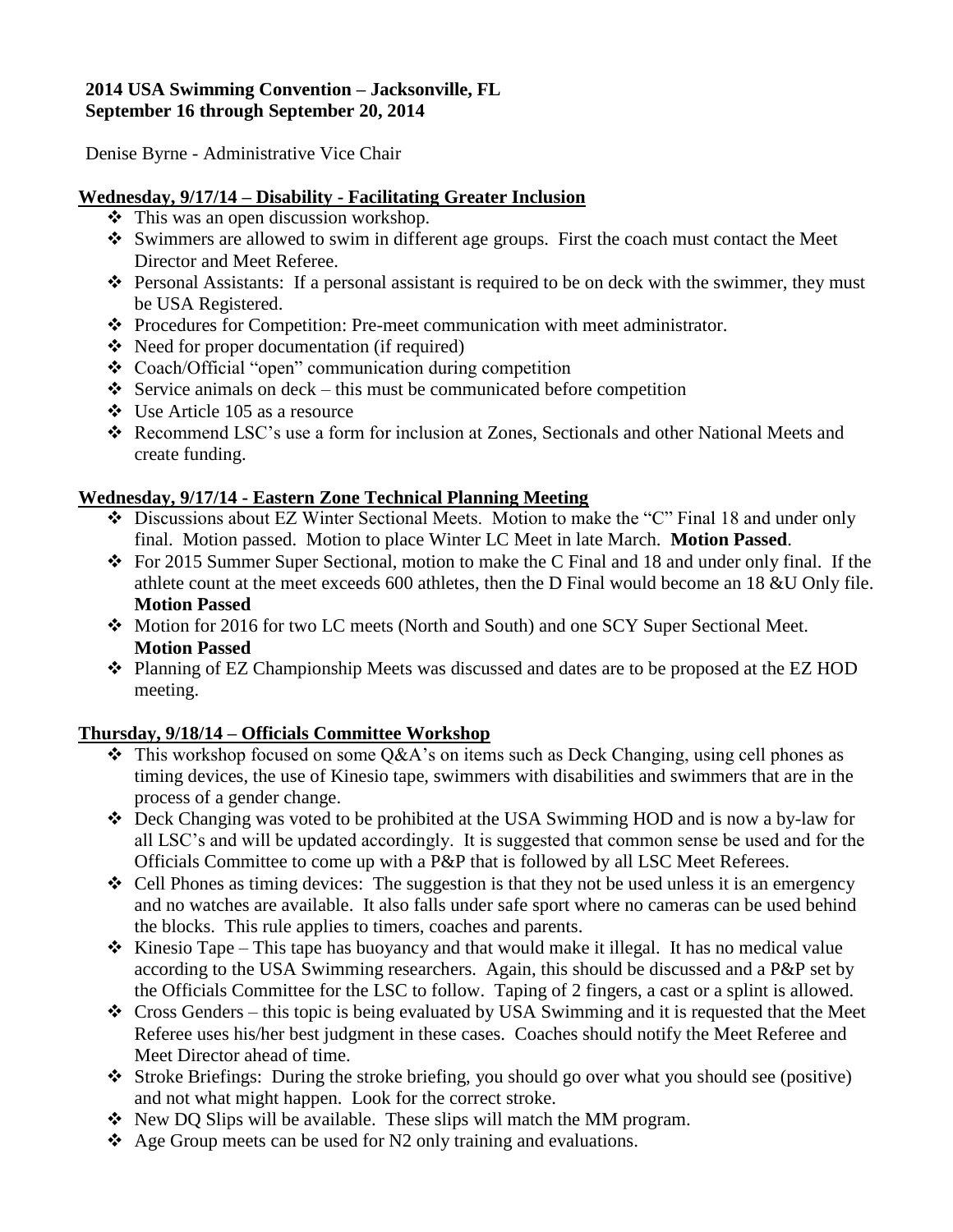### **Thursday, 9/18/14 – Safe Sport Workshop**

 $\hat{\cdot}$  This workshop was presented as being a proactive coach. Educating your parents and swimmers by utilizing the USA Swimming Safe Sport video's for Parents and swimmers. Setting a positive culture, having a parents pledge, respect for the sport, publicize workshop. Setting the team goals as the Single Goal Leader, i.e., your goals – Sample (This is the way we do it here culture is powerful). Teach life lessons. Focus on the idea of what you did better today than yesterday and set the tone to not give opportunity to those that do not follow the rules. Safe Sport feels that if you set the tone of coach to athlete and not friend to athlete it will create a safe environment.

#### **Thursday, 9/18/14 – Meet Management: The Players, Roles & Responsibilities**

- $\triangleleft$  Meet Director Presentation Handouts were given and will be on the USA Swimming website.
- Main focus was on the responsibilities of the Facility, Head Meet Official, Meet Director
- The following items that fall under safe sport as well as running the meet are recommended. Officials, coaches and timers, meet staff should not use the same locker/ restrooms as the swimmers.
- We should identify emergency service responsibilities. Meet Directors should check the banned list. Should participate in the briefing and get to know the local laws. Marshals should also be part of briefing
- Recon should be run two weeks out, and the Meet Information packet should state if the host is using flyover starts or chase starts.
- All Clubs will now follow the new USA Swimming By-Law that deck changing is prohibited.

### **Thursday, 9/18/14 – Eastern Zone Delegate Meeting**

- Motions that were presented at the Technical Planning Meeting were presented to the EZ HOD for voting.
- $\triangleleft$  EZ Coach Chair election Ed Dellert was elected to second term.
- New EZ Athlete Rep: Ty from Connecticut LSC is the EZ Rep
- Championship Meet Schedules are as follows for 2015:

 $7/16 - 7/19$  – Super Sectionals – Ithaca

7/30 – 8/3 – USA Swimming Legends Meet – Greensboro, SC

7/30 – 8/3 – USA Swimming Junior Nationals – California

 $8/6 - 8/9 - EZ$  Senior Meet

8/6 – 8/10 – USA Swimming Nationals Championships – California

8/5 – 8/8 – EZ North Age Group Championships - Virginia

# **Friday, 9/19/14 – Burning Issues for Officials**

- This was a Q&A workshop basically going over situations that can or have happened on deck.
- $\hat{\cdot}$  The one recommendation that did come out of this workshop is for host clubs to find a way to identify the personnel on deck. (Timers, marshals, volunteers, desk). It is suggested to try and have ID Badges. Some clubs in Metro have already implemented this policy.
- $\triangle$  Reminding coaches again to keep their ID out in plain sight.
- $\triangle$  Running more N2 and N3 training and evaluation meets.

# **Friday, 9/19/14 – Zone Board of Review Workshop**

- $\div$  Effective January 1, 2015 All cases will be presented to EZ BOR.
- There will be a EZ BOR Chair and Vice Chair
- EZ will determine the fee to file a complaint.
- $\div$  If a case goes to USA Swimming BOR, they also have a fee.
- Each LSC will appoint a Coach, Athlete and non-coach to the EZ BOR.
- All cases will follow a procedure and each LSC must have a procedure in place.